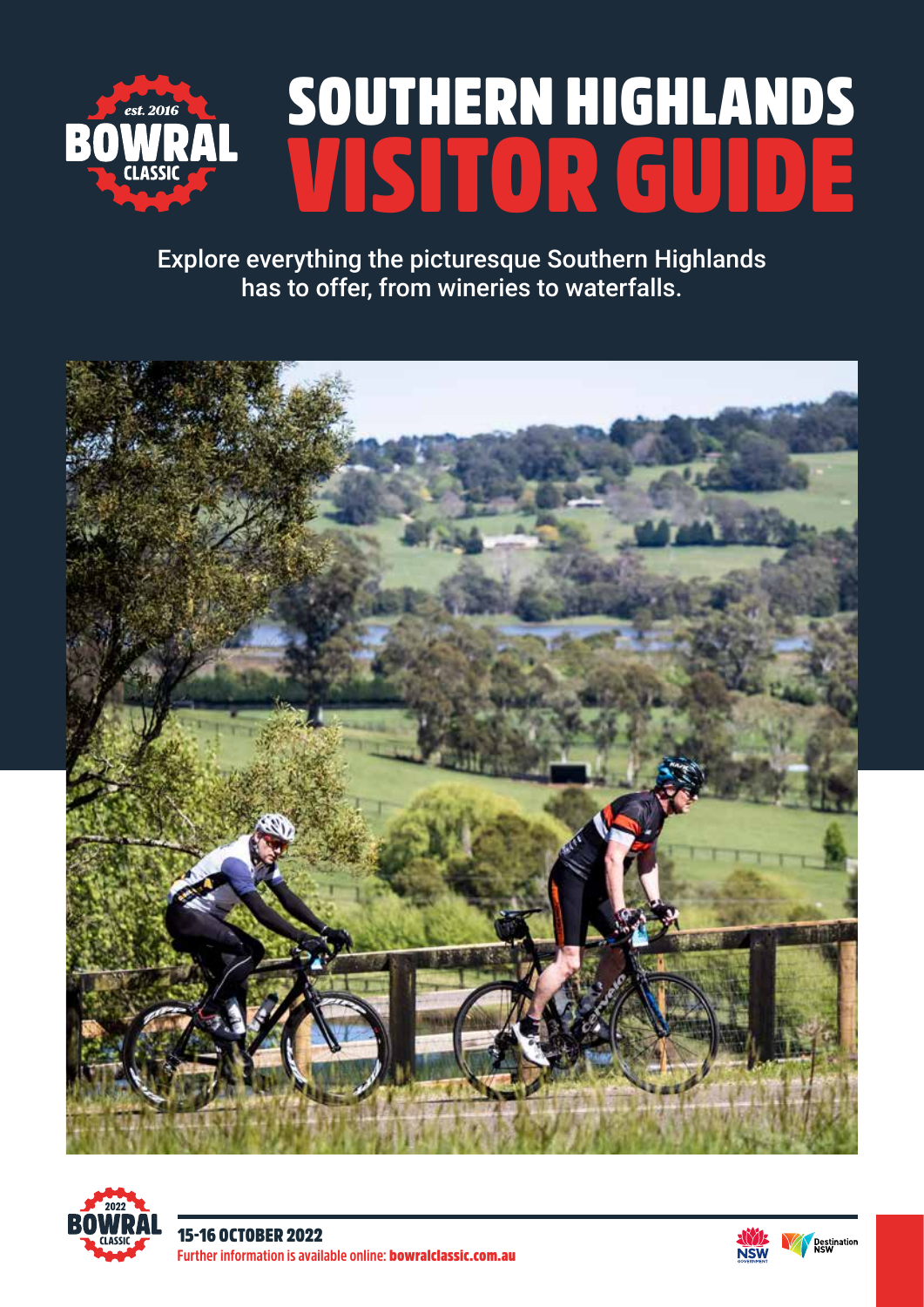# BOWRAL

Discover the charms of Bowral, from vivid tulips and splendid gardens to vineyards, wineries, delicious restaurants and cricket legends.

## THINGS TO DO

#### BRADMAN MUSEUM

The Bradman Museum and International Cricket Hall of Fame commemorates legendary Australian batsman Donald Bradman, who lived in Bowral, and other great players of the game. Enjoy bushwalking, fly fishing and a round of golf.

#### CORBETT GARDENS

Corbett Gardens is the centrepiece of the annual Tulip Time Festival in September. More than 100,000 brightly coloured tulips bloom. This beautiful park is enchanting at any time of the year, with its seasonal colours.

#### EATING OUT

Visit the cellar door of Centennial Vineyards and dine at acclaimed Biota Dining, a consistent award-winner in The Sydney Morning Herald's Good Food Guide. There are delectable country pubs, too.

## BERRIMA

The historic village of Berrima is lovely, with colonial sandstone heritage, vineyards, gift shops and elegant restaurants.

## THINGS TO DO

#### SHOPPING

You'll find plenty of things to do and see, from browsing galleries and shops such as the Bay Tree Gallery and Mrs Oldbucks Pantry to exploring colonial buildings, wine tasting and savouring fresh local produce.

#### EATING OUT

Book lovers will be amazed with the thousands of titles at winery Bendooley Estate's fabulous Book Barn. In a postcard setting, taste acclaimed wines at the cellar door and fine food in Bendooley Estate Restaurant. In the pretty hills north is Joadja Estate, the oldest winery in the highlands.

#### FUN FOR THE FAMILY

The National Trust-listed Harper's Mansion is a beautifully preserved Georgian-style residence open on Saturdays, Sundays and most public holidays. Amble in the gorgeous gardens and try your luck navigating the maze. For fascinating artefacts, stories and exhibitions, visit Berrima District Museum.







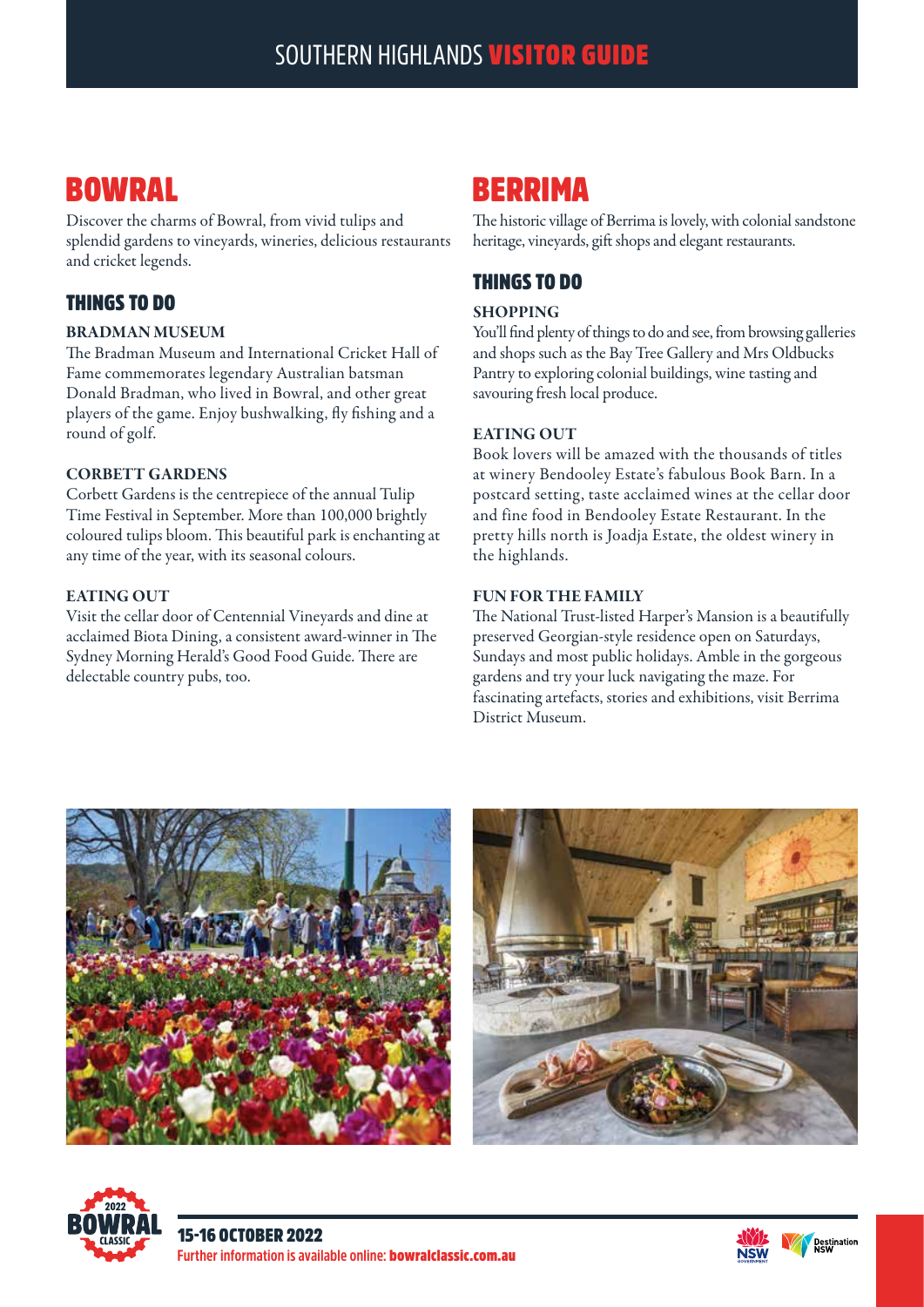# MOSS VALE

For a charming rural escape, visit Moss Vale in the beautiful Southern Highlands. Unwind and relax among rolling farmlands, vineyards, gardens and parks, and a nature reserve perfect for picnics

## THINGS TO DO

#### GOURMET TRAIL

A drawcard attraction of Southern Highlands is the gourmet trail. Follow the trail to Mount Ashby Estate, a boutique vineyard in Moss Vale with a cellar door and a delectable cafe.

### GET IN TOUCH WITH NATURE

For nature lovers, Cecil Hoskins Nature Reserve is a home for many bird species. This tranquil wetland is wonderful for birdwatching and walking, and there are picnic tables. You can also stretch your legs with a round of golf at the Moss Vale Golf Club, one of the prettiest courses in NSW.

#### DISCOVER THE HISTORIC TOWN

A great way to explore the historic buildings in Moss Vale is on a self-guided walking tour. You can download the map from Destination Southern Highlands and discover the colonial and early 20th century heritage. Stop at a cafe for morning or afternoon tea or at a classic pub for a hearty meal.

# **BUNDANOON**

A popular bushwalking and cycling destination, Bundanoon is a delightful village in the beautiful Southern Highlands.

## THINGS TO DO

#### WATERFALLS & SCENIC VIEWS

From pretty waterfalls to stunning escarpment lookouts, you'll find plenty of things to do and see in the national park. An enchanting attraction is the Fairy Bower Falls, a one hour loop walk, and you'll be delighted with the scenic views on the Lovers, Riverview and Mount Carnarvon walking tracks.

#### RIDE THE NATIONAL PARK

The roads and trails winding through the national park are enjoyed by cyclists. The Bundanoon cycling route is a great ride for the whole family.

#### CHECK OUT GLOW WORM GLEN

In the evenings, a wonderful event of nature occurs in Glow Worm Glen. Hundreds of larvae of fungus gnats produce a light from a chemical reaction.







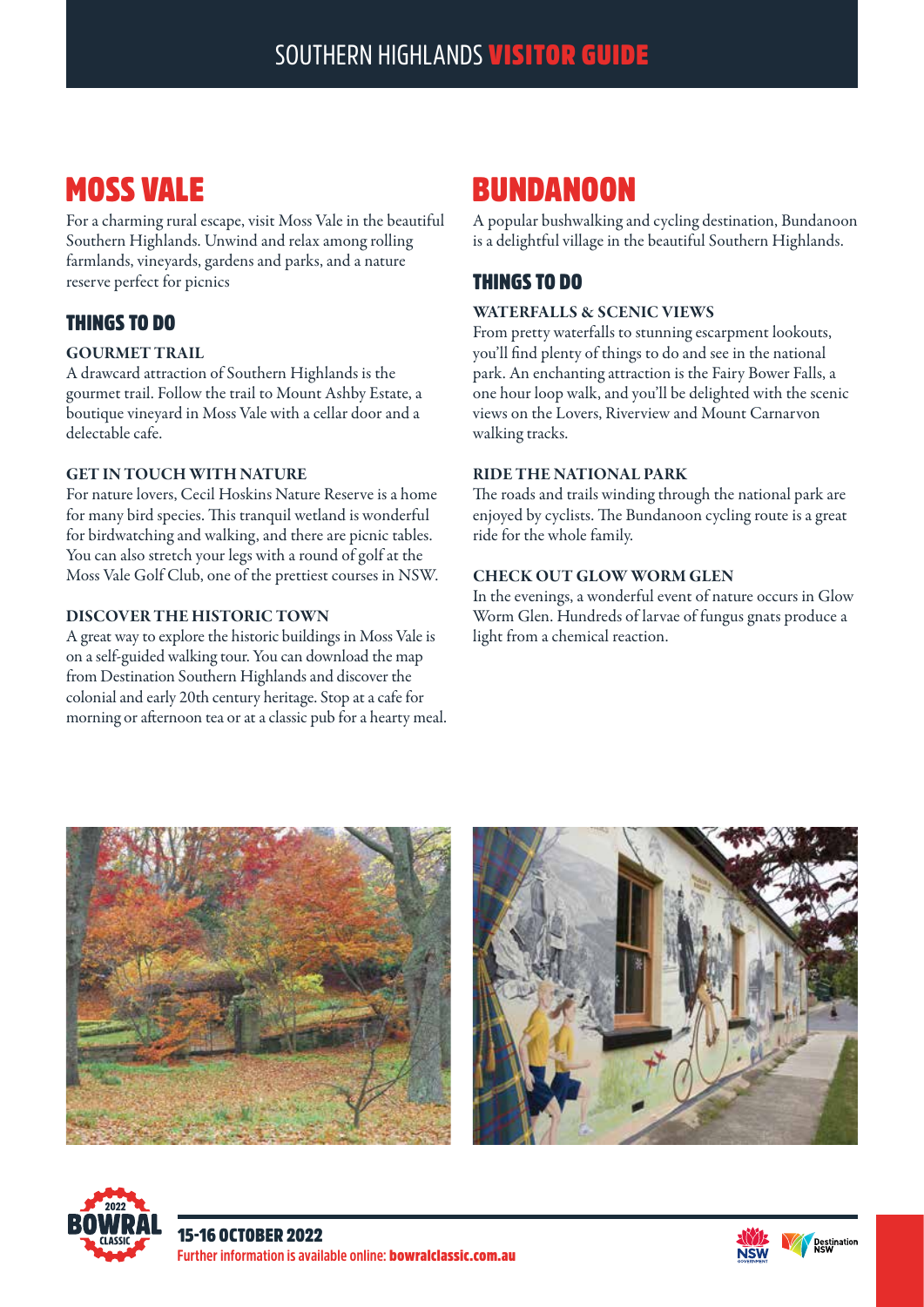# **ROBERTSON**

The green heart of the beautiful Southern Highlands, Robertson charms with rolling hills, wonderful waterfalls and splendid lookouts.

## THINGS TO DO

#### FLY AMONGST THE TREES

For a thrilling ride soaring on Australia's highest zip-line, drive 10 minutes southeast of Robertson to Illawarra Fly Treetop Adventures.

#### WHERE TO EAT

Choose from savoury and sweet pies at the famous Robertson Pie Shop, near the top of Macquarie Pass. Browse a moreish range of local and South Coast cheeses and gourmet delights at the old Robertson Cheese Factory, established in 1936.

#### FAMILY FUN

Check out the Robertson Heritage Railway Station, a National Trust-listed attraction. Nature lovers will enjoy the Rainforest walking track in the Robertson Nature Reserve, near the village.

# FITZROY FALLS

Discover the beauty and grandeur of the Fitzroy Falls, a waterfall that drops more than 80 metres in the Morton National Park.

## THINGS TO DO

#### VISIT THE WATERFALL

You'll find plenty of parking at the Fitzroy Falls Visitor Centre, which has a cafe, souvenir shop and information on local Aboriginal history and wildlife in the park. A short wheelchair-accessible boardwalk links the visitor centre to the falls, where views of the natural wonders are breathtaking.

#### WALKING TRAILS

Among the other delightful things to do at Fitzroy Falls is exploring the enchanting wilderness on well-marked walking trails. The East Rim and Wildflower walking track will take you to lookouts with magnificent views. The West Rim track offers more wonderful vistas of gorges and waterfalls.

#### CYCLING TRAILS

Navigate the riding trails along the Fitzroy Falls to Kangaroo Valley cycling route, a 30 km journey to the charming village in Kangaroo Valley. Keep an eye out for wallabies, kangaroos and myriad birdlife.